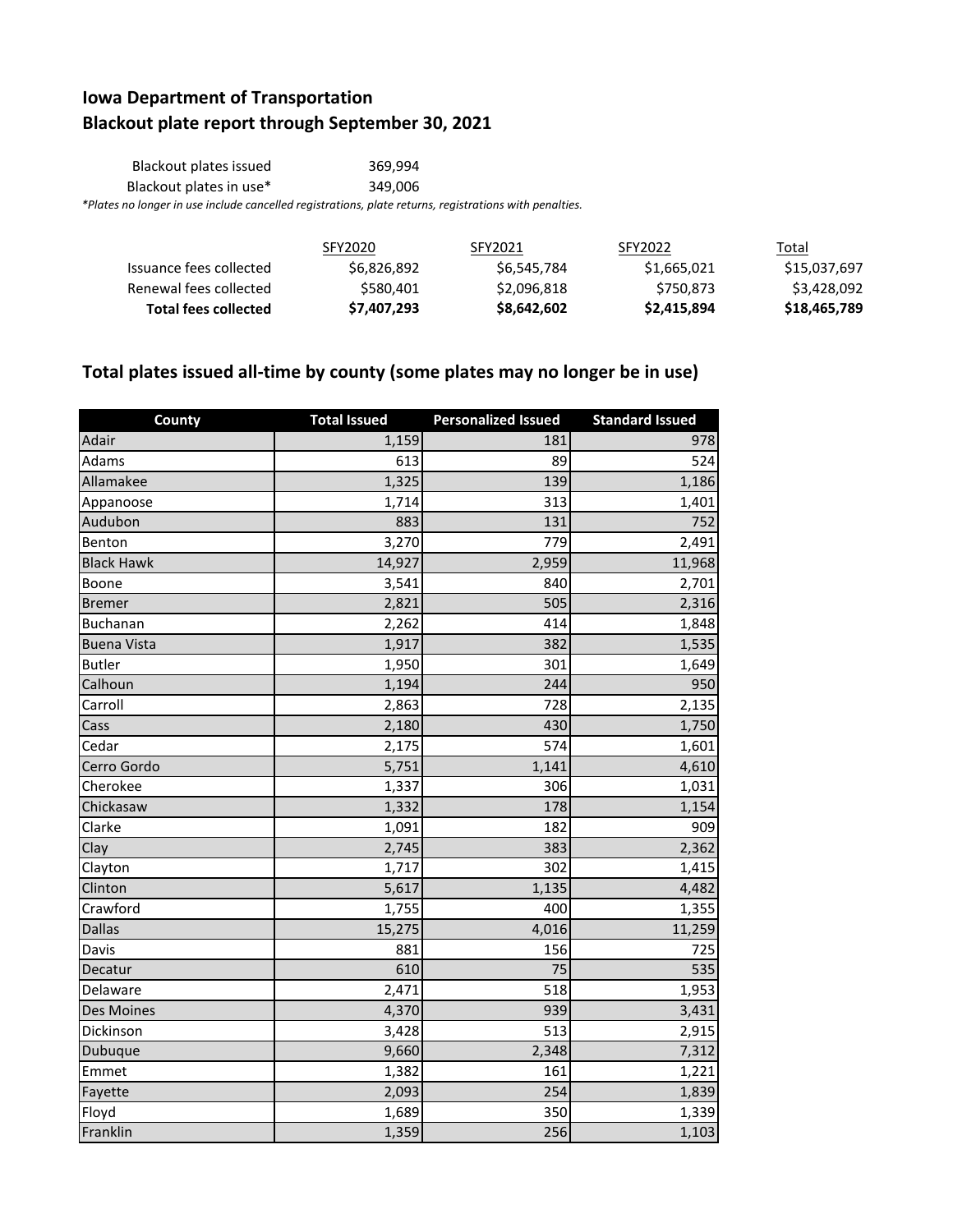| Fremont       | 1,173  | 224    | 949    |
|---------------|--------|--------|--------|
| Greene        | 1,331  | 397    | 934    |
| Grundy        | 1,640  | 332    | 1,308  |
| Guthrie       | 1,464  | 397    | 1,067  |
| Hamilton      | 1,950  | 375    | 1,575  |
| Hancock       | 1,433  | 274    | 1,159  |
| Hardin        | 2,117  | 489    | 1,628  |
| Harrison      | 2,202  | 364    | 1,838  |
| Henry         | 1,944  | 388    | 1,556  |
| Howard        | 1,133  | 119    | 1,014  |
| Humboldt      | 1,560  | 256    | 1,304  |
| Ida           | 979    | 133    | 846    |
| lowa          | 2,105  | 479    | 1,626  |
| Jackson       | 2,243  | 473    | 1,770  |
| Jasper        | 4,945  | 1,195  | 3,750  |
| Jefferson     | 1,434  | 263    | 1,171  |
| Johnson       | 12,134 | 3,554  | 8,580  |
| Jones         | 2,191  | 480    | 1,711  |
| Keokuk        | 1,245  | 184    | 1,061  |
| Kossuth       | 2,376  | 485    | 1,891  |
| Lee           | 3,400  | 633    | 2,767  |
| Linn          | 24,785 | 7,340  | 17,445 |
| Louisa        | 1,022  | 242    | 780    |
| Lucas         | 1,046  | 215    | 831    |
| Lyon          | 1,955  | 151    | 1,804  |
| Madison       | 2,263  | 542    | 1,721  |
| Mahaska       | 2,616  | 623    | 1,993  |
| Marion        | 3,883  | 984    | 2,899  |
| Marshall      | 4,615  | 1,035  | 3,580  |
| Mills         | 2,395  | 403    | 1,992  |
| Mitchell      | 1,152  | 142    | 1,010  |
| Monona        | 1,243  | 136    | 1,107  |
| Monroe        | 951    | 167    | 784    |
| Montgomery    | 1,375  | 200    | 1,175  |
| Muscatine     | 4,745  | 1,276  | 3,469  |
| Obrien        | 2,348  | 302    | 2,046  |
| Osceola       | 1,066  | 111    | 955    |
| Page          | 2,021  | 249    | 1,772  |
| Palo Alto     | 1,118  | 174    | 944    |
| Plymouth      | 4,349  | 900    | 3,449  |
| Pocahontas    | 1,023  | 209    | 814    |
| Polk          | 51,946 | 16,106 | 35,840 |
| Pottawattamie | 12,086 | 2,216  | 9,870  |
| Poweshiek     | 2,288  | 506    | 1,782  |
| Ringgold      | 642    | 143    | 499    |
| Sac           | 1,259  | 200    | 1,059  |
| Scott         | 17,512 | 4,822  | 12,690 |
| Shelby        | 1,613  | 291    | 1,322  |
| Sioux         | 4,576  | 611    | 3,965  |
| Story         | 7,460  | 2,146  | 5,314  |
| Tama          | 2,107  | 454    | 1,653  |
| Taylor        | 855    | 102    | 753    |